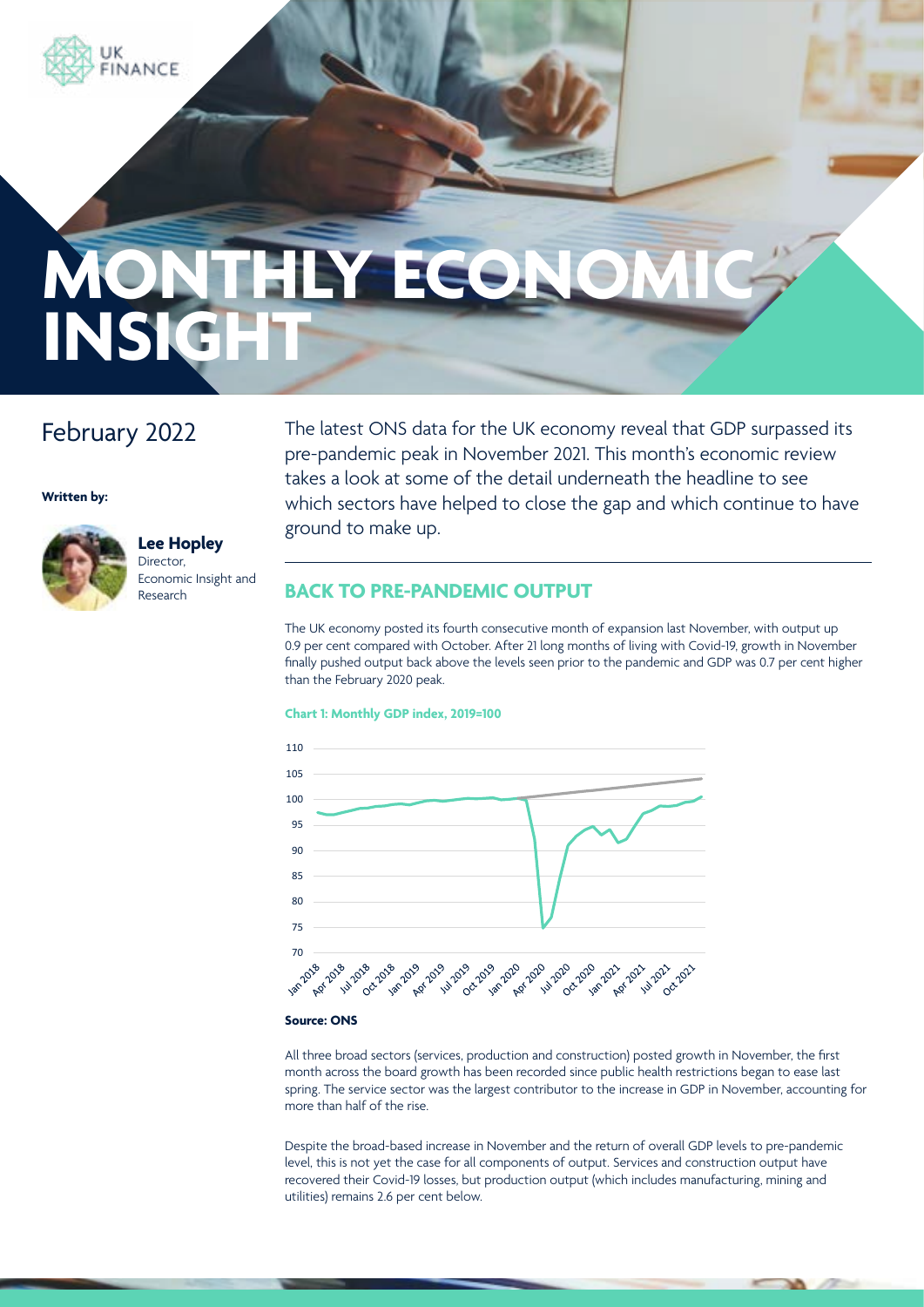As we indicated in **[January's review](https://www.ukfinance.org.uk/system/files/Monthly Economic Insight - January 2022.pdf)**, surveys and other data were pointing to a solid start to 2021 Q4, but the arrival of the Omicron variant looked set to depress activity in December with new public health measures, increased voluntary social distancing, and staff absences due to high Covid-19 infection rates. However, the impact is widely expected to be short-lived and ONS notes that GDP data for the Q4 will reach or surpass pre-coronavirus levels (2019 Q4), provided the fall in December's GDP is no more than 0.2 per cent.

While the return to pre-pandemic levels is to be cheered, Chart 1 also shows what might have been if growth had continued on its pre-Covid-19 path. The next section will look at the sector components of GDP in more detail.

### **MIXED PICTURE ON SERVICES**

As already noted, November was a good month for services activity, with the sector posting month-on-month growth of 0.7 per cent. Almost all sub-sectors saw output increase in the month with scientific and technical activities and transport and storage the strongest performers on the month, with the latter noting particularly strong demand around black Friday sales (which we noted back in **[December](https://www.ukfinance.org.uk/system/files/Monthly Economic Insight - December 2021.pdf)**). Overall, November's growth pushed total services output higher than pre-pandemic levels.

Consumer facing services (which includes retail, restaurants, travel agents and sports activities) have faced some of the toughest trading conditions over the past two years. Solid growth has returned with the easing of restrictions, including in the most recent data for November, which shows a monthly expansion of 0.8 per cent. Nevertheless, output in the sector remains some five per cent lower than in February 2020 (Chart 2). Short term prospects for these sectors look challenging. The recent 'flash PMI', for example, notes consumer-facing businesses were hit hard by Omicron, pushing activity down in December and January. Despite the robust expansion seen in sectors such as accommodation and food services in recent months (output was up some 75 per cent in the six months to November compared with the same period in 2021), the return to pre-pandemic levels looks to be some months away.

In contrast, the health and social work sub-sector has so far seen the biggest output gains relative to February 2020. The vaccine rollout, test and trace activities and more recently, the return of face-to-face GP appointments has spurred activity.

### **Chart 2: Output of service industries, percentage change compared with February 2020**



#### **Source: ONS**

### **£100 IS THE LIMIT**

On a slight tangent from recent growth trends, new UK Finance data on consumer payments points to the ongoing evolution of payment trends following the increase in the contactless spending limit to £100, in October 2021.

Chart 3 shows the average transaction value (ATV) across contactless credit and debit cards by broad sector. It illustrates the ATV in the 12 months leading up to the change and in subsequent months as retailers phased in the increase.

Across all sectors the ATV has been around £12.30 since the last limit increase in April 2020. It increased to £13.60 in November as contactless payments of up to £100 became more widely accepted. More notably ATV increases are seen in clothing stores, automotive fuels and household sector (DIY, furniture and garden centre stores), as more transactions were covered by the new limit. In addition, the ATV at supermarkets also increased by over £2 as more customers are able to access contactless payments for the weekly shop.

At the other end of the spectrum there has been little movement in contactless ATV for travel, where purchases of flights or train bookings may be more likely to be made online and other payments for public transport will be unaffected by the limit increase.

#### **Chart 3: Average spend on contactless by sector, £**



#### **Source: UK Finance**

Also interesting to note (not shown) is the impact on the ATV of other forms of payment. For example, we have seen the ATV for chip and pin rise above that for online payments in the last few months as to lower value transactions now being predominantly contactless.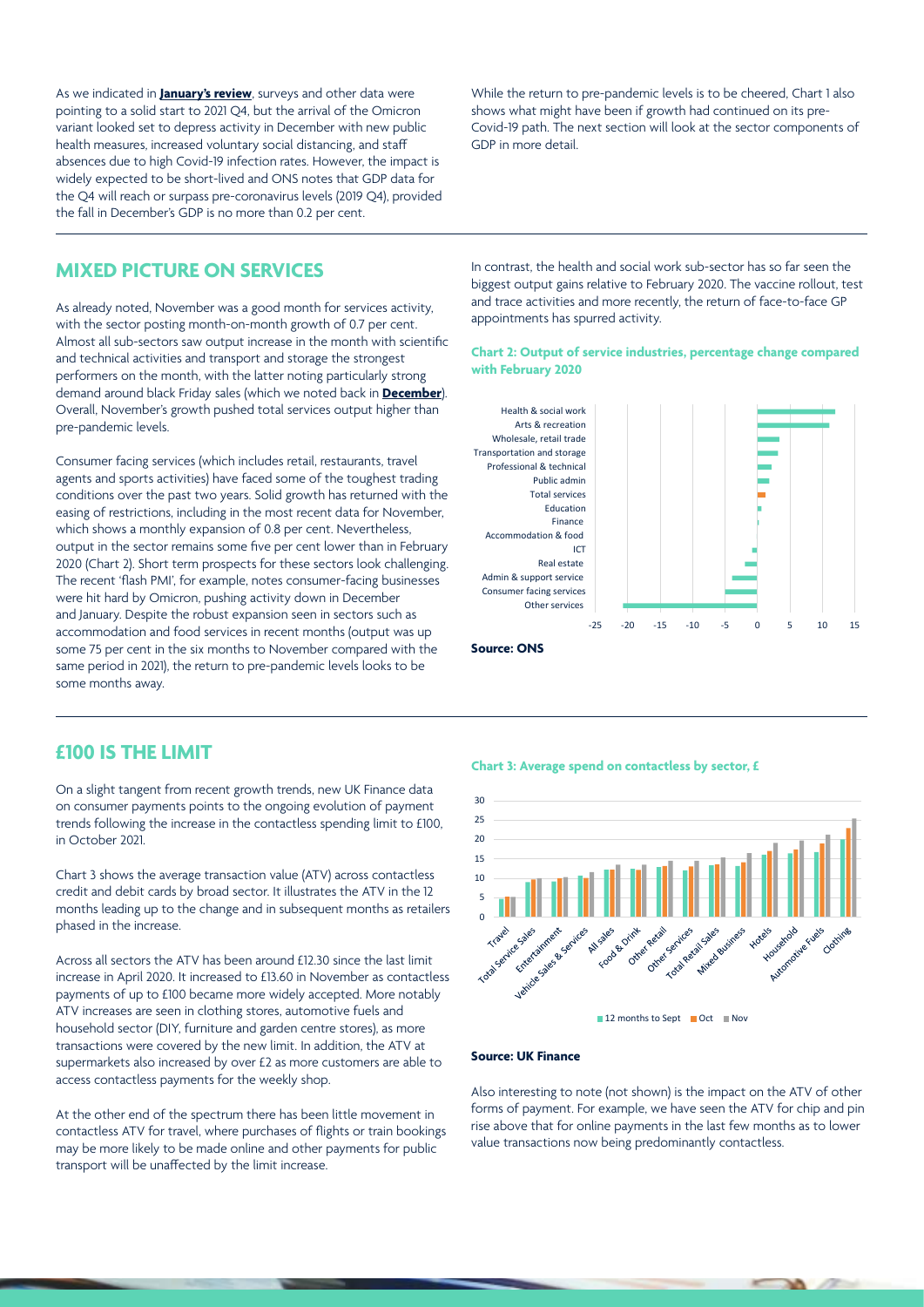## **PLANES, TRAINS, AND AUTOMOBILES**

Back to recent growth trends. Similar to services, it is difficult to generalise about the performance of manufacturing, which includes everything from meat packaging to machine tools. Total manufacturing growth of 1.1 per cent in November comes after a bumpy ride for the sector. In part, a consequence of the widely reported global supply chain disruptions that plagued industry through much of 2021. Output across the sector remains 2.2 per cent below its pre-coronavirus peak and more or less where it was a year ago.

However, there is significant sub-sector variation within this. The transport sector has played a large part in the sector's wobbles over the past 12 months (it accounts for around 15 per cent of manufacturing output). Problems with electronic chip production and shipping have caused significant production problems for the auto sector, in the UK and globally. Restrictions on foreign travel will also have impacted on the aerospace sector.

Chart 4 illustrates the path of the transport equipment sub-sector and manufacturing excluding transport over the course of the pandemic. It is clear that output fell further and faster with the onset of the pandemic in the transport sector and the initial recovery path derailed at the start of last year due to the issues discussed. Stripping that out, the rest of manufacturing has proven to be a bit more resilient through 2021 with output activity tipping above pre-Covid levels in spring 2020.

Supporting manufacturing growth have been sectors such as chemicals and pharmaceuticals, which, unsurprisingly, put in a particularly strong

**Chart 4: Index of output, February 2020 = 100**



**Source: ONS**

performance at the end of 2020 as vaccines secured approval for rollout. In addition, sectors such as food and drink tend to be less volatile, even in a downturn, due to the nature of demand.

In the short term there remains some headwinds to broader manufacturing. December and January PMI data were affected by capacity constraints and staff absences. While there were signs of some easing in supply chain pressures, survey responses continue to suggest industry is some way from normal.

# **CONSTRUCTION ACTIVITY ON THE UP**

The final sector in our round-up is construction. As noted, the sector's output is now larger than recorded prior to the pandemic, by 1.3 per cent (Chart 5). November's robust 3.5 per cent expansion, helped by mild weather, pushed the sector back above pre-pandemic levels after some volatility over the course of last year – again linked to availability of skills and materials.

Construction repair and maintenance has seen solid demand growth after the initial hit of the first national lockdown. Activity has been particularly strong in housing, perhaps reflecting projects to adapt to homeworking and renovations on newly purchased properties. Notably this tailed off in the most recent data.

While new work overall has been somewhat weaker through the pandemic, infrastructure new work has recorded significant expansion over the past two years, though this was not sufficient to offset falls in industrial and commercial projects.

**Chart 5: Index of output, February 2020=100**